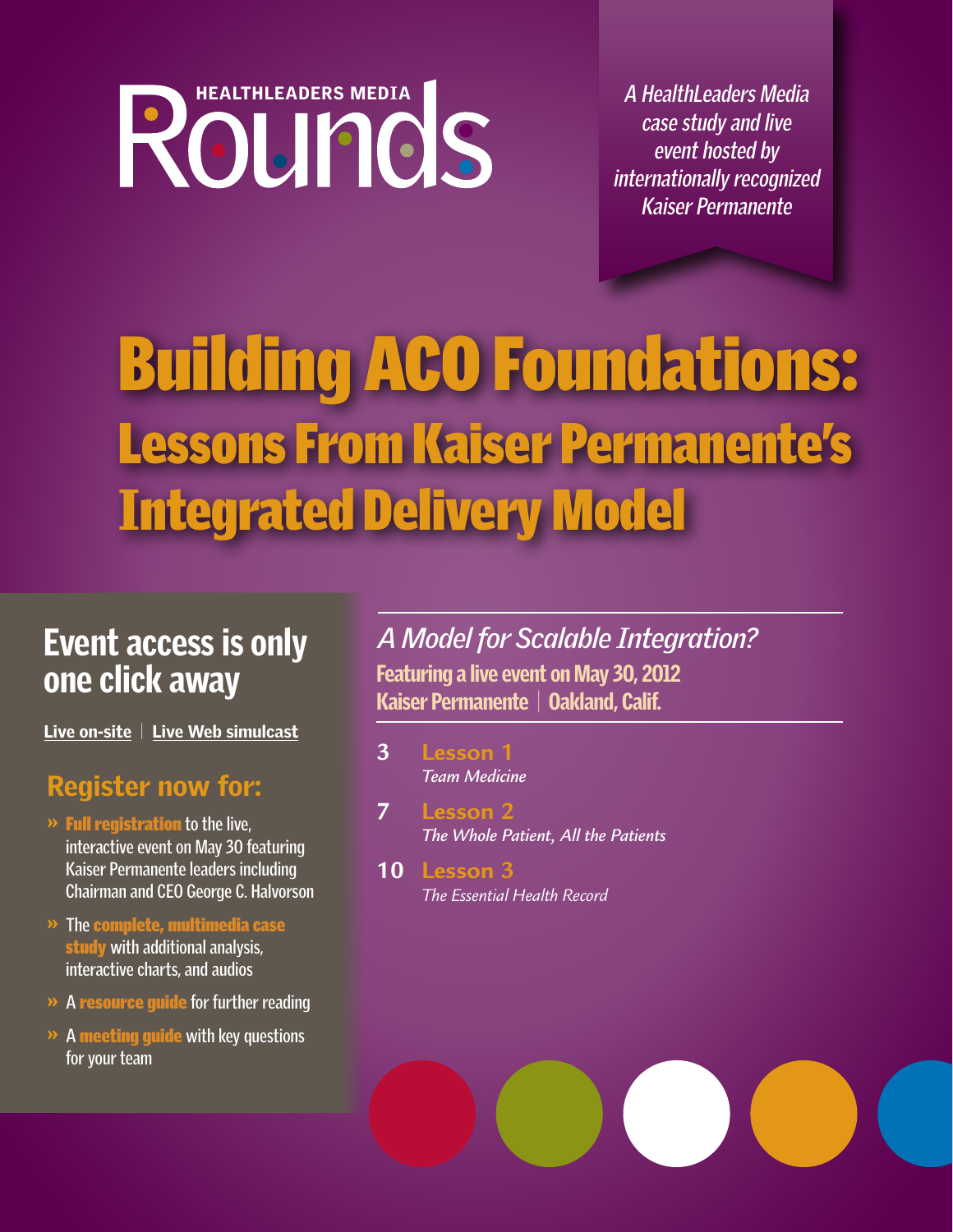# Case Study HEALTHLEADERS MEDIA

## Kaiser Permanente

- **3** Lesson 1  *Team Medicine*
- **7** Lesson 2  *The Whole Patient, All the Patients*
- **10** Lesson 3 *The Essential Health Record*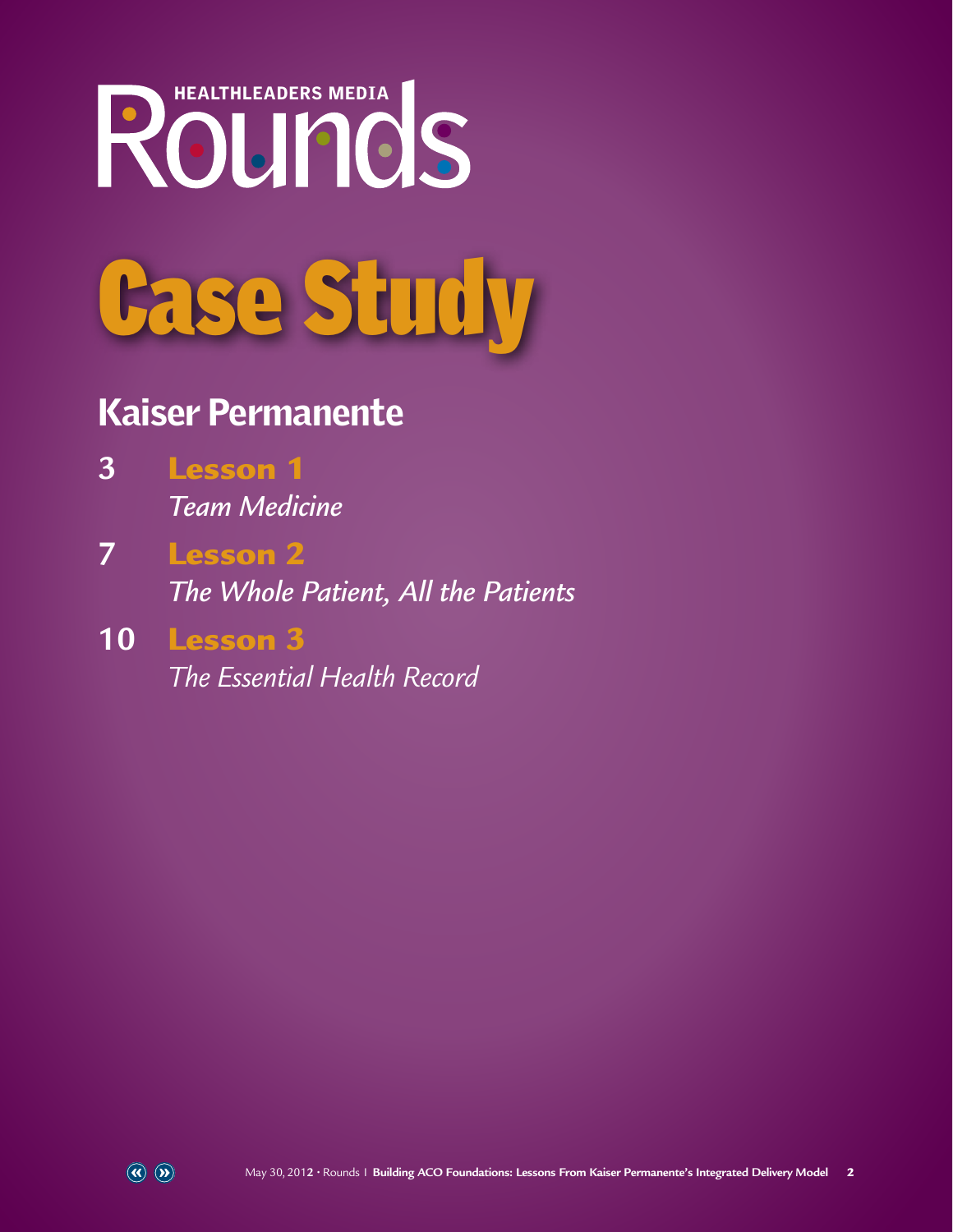### <span id="page-2-0"></span>Case Study // LESSON 1

## Team Medicine

#### BY JIM MOLPUS

#### Kaiser Permanente *Oakland, Calif.*

- » 8.9 million Kaiser Foundation Health Plan membersin Colorado, Georgia, Hawaii, California, Virginia, Maryland, the District of Columbia, Oregon, Washington, andOhio
- » 36 hospitals
- **»** 16,658 physicians in the Permanente Medical Groups

*"There are examples of how we can make the healthcare system more efficient. We know where these examples are—The Mayo Clinic, Cleveland Clinic, Geisinger, Kaiser Permanente. There are health systems around the country that actually have costs that are 20%–30% lower than the national average*  and have higher quality. And so the question is, why is that? What is it that *they are doing differently than other systems?"*

**—President Barack Obama, in a town hall address on healthcare, July 29, 2009** 

o hospital or medical group<br>
would dare admit they do<br>
not practice team medicine, would dare admit they do at least conceptually. But true team medicine is about more than an aspiration—it's an intentional structure built, led, and enabled to deliver care by a diverse, multidisciplinary team of physicians, nurses, pharmacists, counselors, and dozens of other professionals. Oakland, Calif.–based Kaiser Permanente, even with its massive scale of 8.9 million health plan members, more than 16,000 physicians, and 170,000 employees, is built around the team medicine concept.

To be sure, there are benefits to Kaiser Permanente's integrated structure, which allows aligned incentives between the Kaiser Foundation Health Plan and hospitals and the Permanente Medical Group

physicians. Still, Kaiser Permanente leaders say the key to creating team medicine is less about alignment around reimbursement and more about a commitment to a different way of practicing healthcare, not just medical care.

Amy Compton-Phillips, MD, an internist and associate executive director of quality for The Permanente Federation, says team medicine requires thinking about the physician's role in a new way.

"Twenty-first century medicine has shifted from the solo clinical expert model to one where physicians serve as a leader of a healthcare team to focus on the total health of our patients," Compton-Phillips says. "The team works together to coordinate care seamlessly across specialties, settings, and disciplines."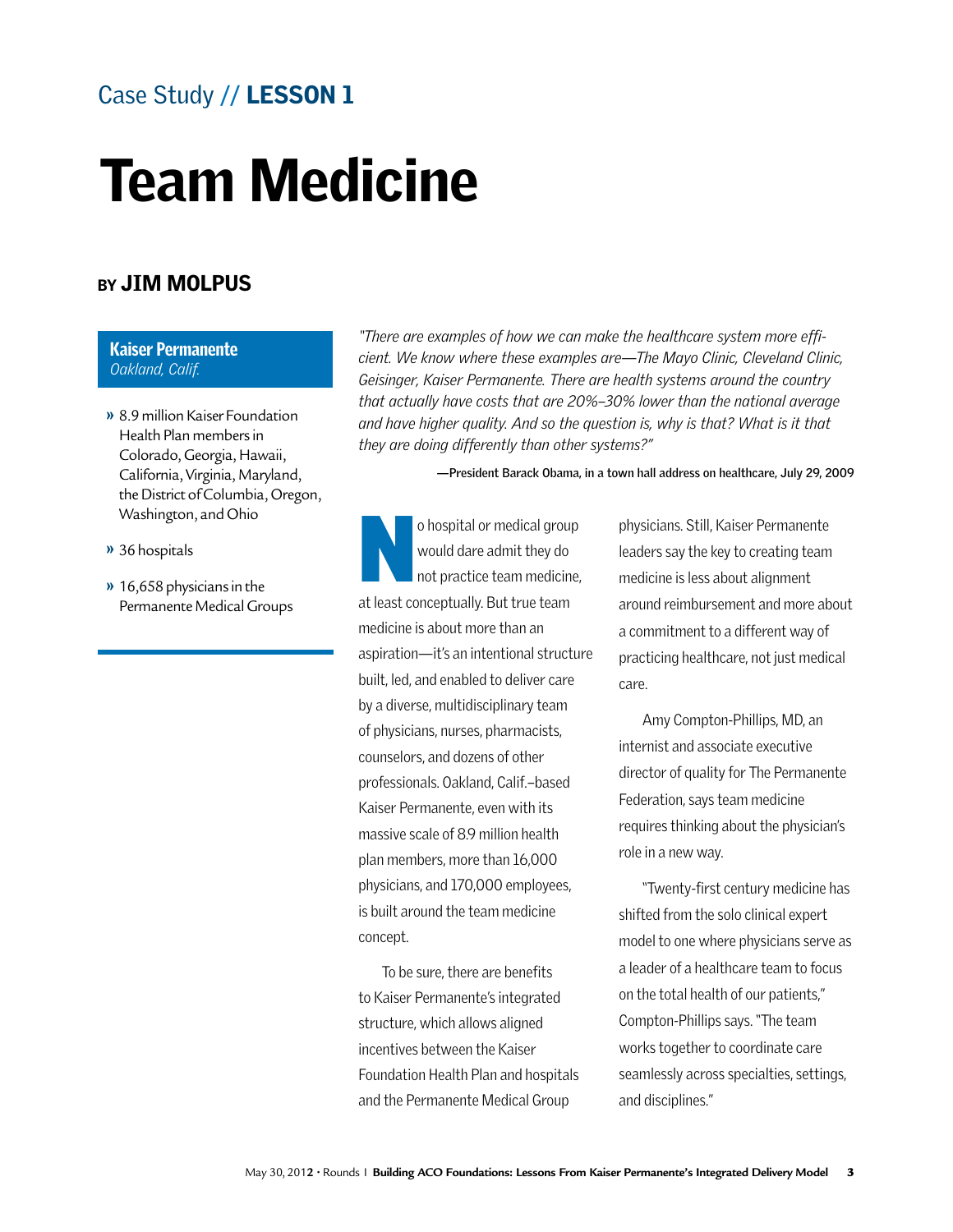When the patient engages with an entire team, it frees up all sorts of opportunities for improved outcomes and cost savings, says George C. Halvorson, chairman and CEO of Kaiser Permanente.

"Ideally you have the patient who sees their primary care site, their medical home, as their primary and central coordinating caregiver," Halvorson says. "And those sites function best if they're team-based and they've got doctors and nurses working together."

Team assignments are based on who is the most appropriate. "It doesn't necessarily have to be the physician speaking with a patient about a request for new prescriptions on the phone. Having a nurse calling and creating a little dialogue works very well and is more efficient," Halvorson says.

One of the criticisms leveled against team medicine is that it can have the adverse effect of diluting ownership, that because everyone has responsibility for the patient, no one has responsibility for the patient.

Murray Ross, PhD, vice president and director of the Kaiser Permanente Institute for Health Policy, says, "It's all about accountability. You have one entity accountable for the patient rather than five to seven entities that are all individually accountable, which means that none of them are. If there's no one in charge, there is no one to say, 'What should we be doing for this patient as a team?'

Without a team structure, there is no incentive or method to look for care gaps that could cause more complications or expense for the patient, says Benjamin K. Chu, MD, an internist and group president of Kaiser Permanente Southern California and Hawaii.

"It is so important to have a mirror held up to us that forces us to look at our system as a whole," Chu says. "If you just say, 'It's your responsibility to do this, Dr. Primary Care,' or 'It's your responsibility to take care of these things, Dr. Hospitalist,' it's just not going to happen. There's no way that individuals acting alone can close those gaps or solve those problems."



#### Join the Conversation.

*Have you ever read a case study and wished you could ask your own questions to tailor your own solutions? Now you can.*  Join us live on-site at internationally recognized Kaiser Permanente or via our live Web

simulcast to learn about a proven integrated model from its top leaders!

\$399 | May 30, 2012 | [Live on-site](http://www.hcmarketplace.com/Prod.cfm?id=10323&e_topic=WS_HLM2) | [Live Web simulcast](http://www.hcmarketplace.com/Prod.cfm?id=10324&e_topic=WS_HLM2)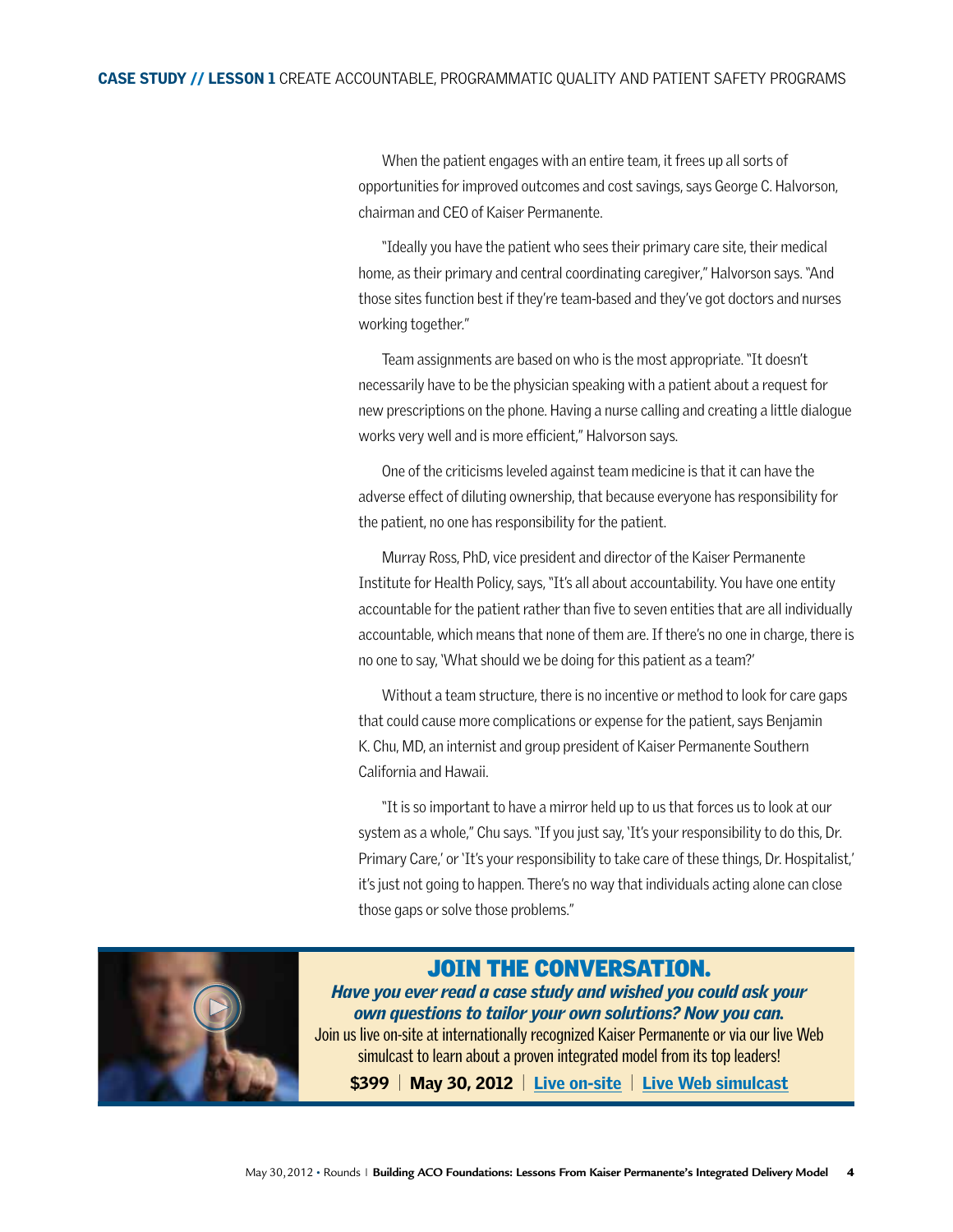Along with accountability has to come tools so that all members of the team know what the patient needs—sometimes even before the patient does.

"If you call up our call center to make an appointment, the call center agent will actually have a list of the gaps in your care plan," Chu says. "So, for example, if you haven't had a cancer screening or a mammography, or if your blood pressure has been out of order, they'll actually try to arrange for follow-up for you on the phone."

Beyond tools and accountability is the culture of team medicine, one that many physicians whose medical education and training have been built around a physician-centric can be slow to embrace. Jack Cochran, MD, a plastic and reconstructive surgeon and executive director of The Permanente Federation, says he often hears Kaiser Permanente has been able to make significant strides only because of its model."

"I don't accept that," Cochran says. "The fact is we have made a concerted effort to learn and make substantial improvements in our care and outcomes over time. Our physicians combine professional satisfaction with a strong commitment to the mission of the organization."

The Permanente Medical Groups are built around a core set of values and expectations. "We recruit physicians with a sense that we're a group practice. We stand for quality. We measure quality and results," Cochran says." We think it's important that we tell patients we're going to give them the kind of quality they deserve. You then orient, evaluate, and promote people based on the same set of values and expectations. Eventually you end up with a culture that is very comfortable with a focus on quality, measurement, comparison, and improvement."

Robert Pearl, MD, a plastic and reconstructive surgeon and executive director and CEO of The Permanente Medical Group, says in a typical Kaiser Permanente referral, "our integrated delivery system structure allows the patient who, for example, needs orthopedic expertise to obtain it rapidly. We have the ability today for the primary care physician to call an orthopedic surgeon while you're in the examination room. We have the ability to offer you a same-day visit or to offer you a visit on a different day."

In a community-based medical staff model, Pearl says, the primary care physicians cannot get immediate assistance, since they would need referral links to all of the orthopedists in the community, not just one or two. And they would need to have the phone and scheduling system integration to be able to offer the sameday schedule.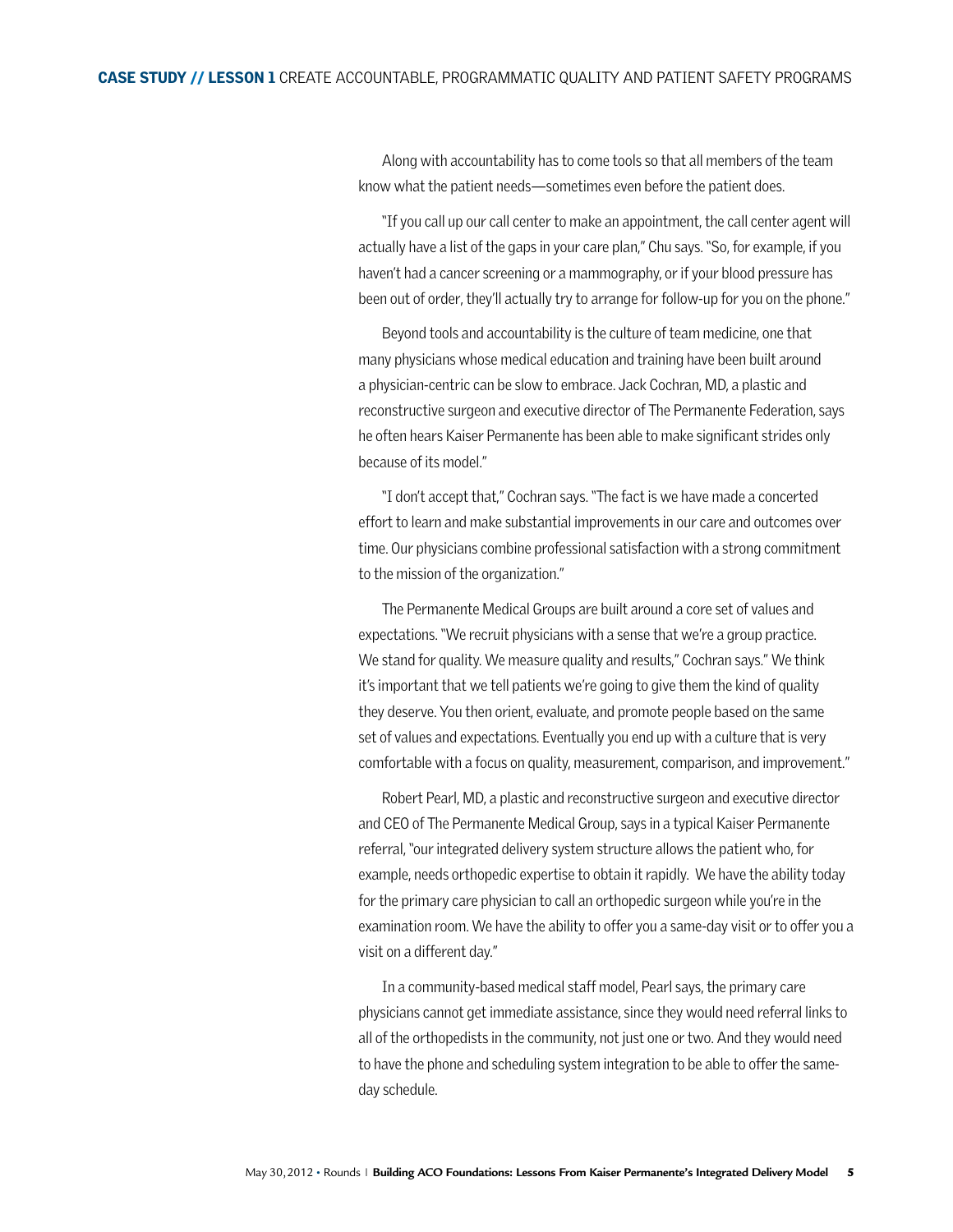The team concept extends to acute hospital care as well, Pearl says. His group realized it needed a specific team of physicians, nurses, and technicians to handle sepsis, which is the No. 1 killer of patients in the hospital, Pearl says. "You need a full sepsis team 24/7, able to respond to the emergency room immediately because the treatment is very complex and somewhat dangerous, but the result of doing it in the most timely fashion is you save the lives of a significant number of patients."

The early signs of sepsis can be difficult to diagnose, particularly with young people, Pearl says. "You need to have the expertise to draw appropriate laboratory tests, to provide high fluid administration and placement of central lines, and to provide intense treatment on a consistent basis for patients who at that moment don't look particularly sick, but you know they will be in 24–48 hours. To do that well requires a team of individuals with a broad skill set—physicians and nurses and other individuals who come to an emergency room, see a patient, and begin the treatment—because if you just let everyone do it who doesn't do it often enough, it's too late and the results are not as good as they could be."

The business model for most of healthcare today does not support team care. Typical fee-for-service reimbursement discriminates against the type of coordination that team-based care often requires, Halvorson says. But once the reimbursement plates have finally shifted, and necessary tools are put in place, team medicine can have enormous power, he says.

"The business model has to support team care by paying for all the pieces," Halvorson says. "And then if you have the right computer system, the right care registry, and you've got the right set of caregivers, the combination of all those pieces is magical. It creates the energy and the synergy that you need to make a difference in the lives of those patients." •



#### Join the Conversation.

*Have you ever read a case study and wished you could ask your own questions to tailor your own solutions? Now you can.*  Join us live on-site at internationally recognized Kaiser Permanente or via our live Web simulcast to learn about a proven integrated model from its top leaders!

\$399 | May 30, 2012 | [Live on-site](http://www.hcmarketplace.com/Prod.cfm?id=10323&e_topic=WS_HLM2) | [Live Web simulcast](http://www.hcmarketplace.com/Prod.cfm?id=10324&e_topic=WS_HLM2)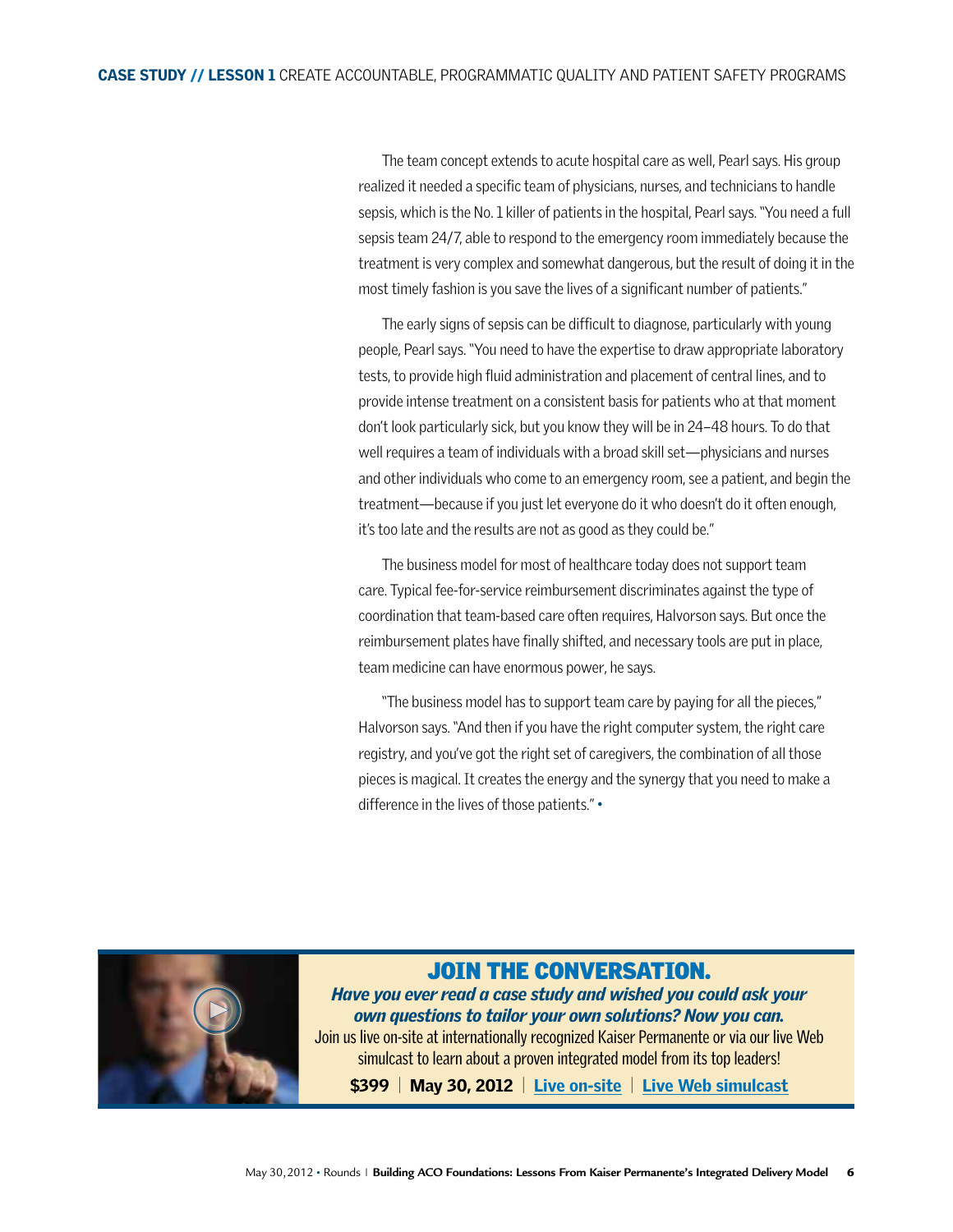#### <span id="page-6-0"></span>Case Study // LESSON 2

## The Whole Patient, All the Patients

t the height of the Great<br>Depression, physician<br>Sidney Garfield, MD, was Depression, physician caring for thousands of men involved in building the Los Angeles Aqueduct in the California Desert. His small hospital was about to collapse financially until engineer-turned-insurance-agent Harold Hatch suggested that the insurance companies pay Garfield a fixed amount per day, per covered worker, up front. It was that same concept that the team later took to Henry Kaiser in his wartime shipyards, and Kaiser Permanente was born.

The prepaid model's renewed relevance is that it focuses an entire care system around the coordinated needs of one patient while simultaneously viewing the needs of the entire population.

Halvorson gives the example of how an asthma attack would be handled in the fee-for service world: "When the asthma attack is done, the patient goes home, and the game's over. No one is accountable for any of the follow-up care." In a prepaid, integrated system, "the magic is to coordinate the care, do the follow-up care, and make sure the prescriptions are refilled, and if the patient has an asthma attack, to make sure that there is follow-up care, coaching, and counseling," he says. "What you really need is someone who calls that patient back in, makes sure they are taking their meds, and that they're avoiding whatever the allergic trigger might be. You go the extra step to prevent the next five asthma attacks."

In an integrated model, it's not just care after an acute episode that is managed, but a more preemptive and preventive management of care, says Pearl. "We lower the risk of women dying from breast cancer through coordinating care, focusing both on prevention and excellence of care." So in a typical community-based system, an orthopedist would have no idea whether a patient's had a mammogram. "Now contrast that with our integrated structure, where you walk into any department, any place, and immediately it pops up on the screen what you need. And if you have cancer, all the specialists have the same information and can work together as one."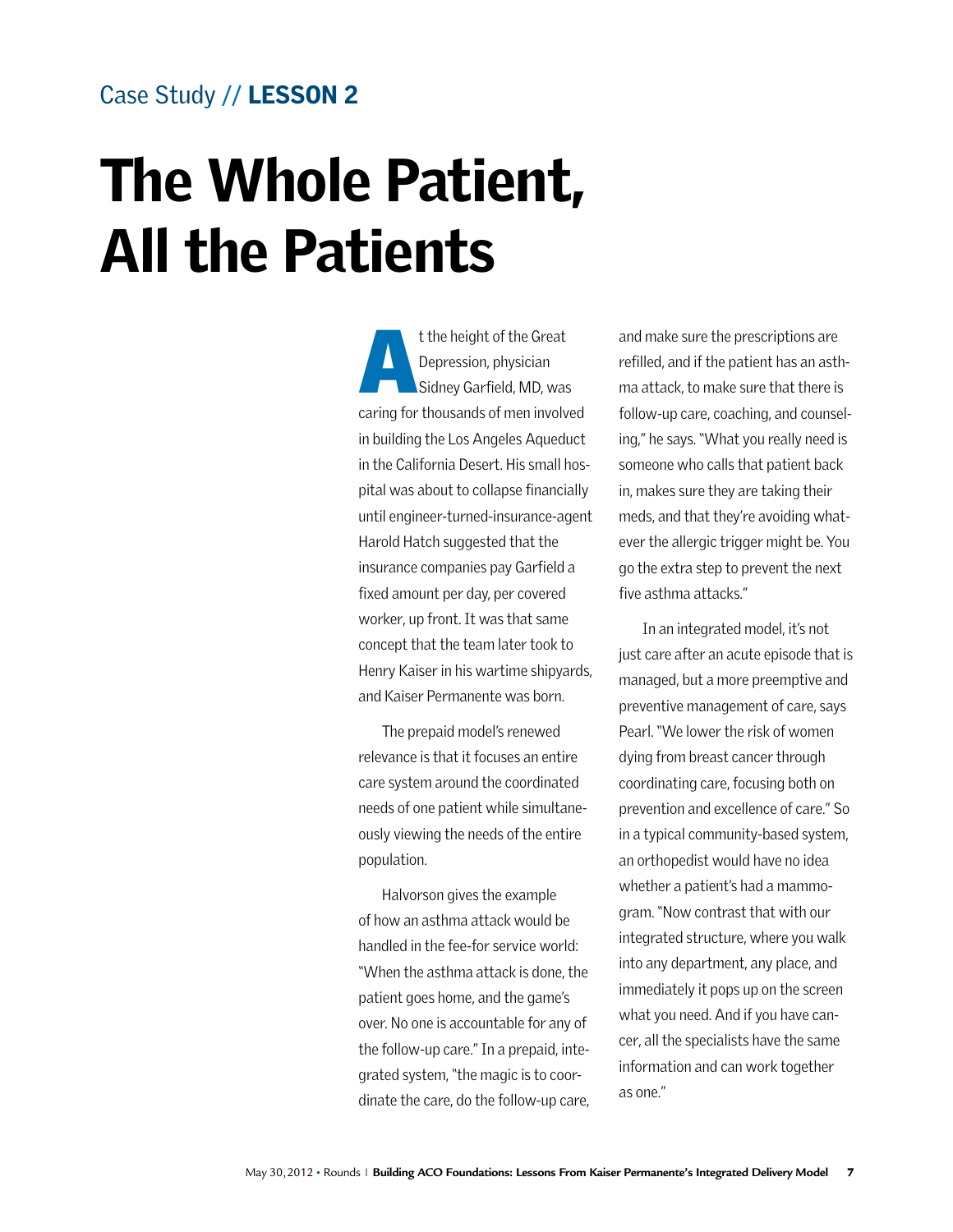In Permanente's Northern California and Mid-Atlantic regions, the "preventive healthcare prompt" program would also preemptively schedule a hemoglobin A1c test for a diabetic three days before the office visit. Why? "We can take care of your problems during your visit rather than forcing you to come back at a later time for another visit," Pearl says. "Think about how much better quality and greater convenience that provides. And, by the way, it's less expensive, not only in reducing the need for a second visit, but also in not forcing the patient to miss another day of work."

Caring for a population of patients has a freedom of sorts, even for a population the size of Kaiser Permanente's millions of covered lives.

"We know at the beginning of the year roughly what our revenue is going to be, what our premiums are going to be, and we know what our payments from Medicare are going to be," Ross says. "So at that point we have something close to a global budget for our population, which means you then have a decision to make of how you allocate those resources across our membership, across lines, health service, and community benefit. There's a potential there for a food fight on an annual basis, but what prevents that from getting out of line is a longerterm commitment between the medical groups, the health plan, and our labor partners, as well as knowing we're not just in business for this year and next year; we're in business as an ongoing enterprise."

By looking at the whole picture—health and economic—Kaiser Permanente can focus on those factors that can improve the entire community, Compton-Phillips says.

"If we really are here to improve the health of the communities we serve, we can't just address systems that are typically owned inside the care delivery system. We have to actually own the fundamental factors that are making our society less healthy: Everything from obesity to smoking cessation crosses that border between care delivery and societal factors. We really do try to work on the upstream factors because we know that otherwise we won't ever be able to address healthcare costs and improve health outcomes."

Chu emphasizes that treating a community of patients does not mean treating everyone the same. "We just recently signed up 60,000 19- to 26-year-olds who just were able to be maintained on their parents' health insurance plans. These 19- to 26-year-olds will probably never make it to a face-to-face visit. They don't need care coordination around a whole set of complex diseases. They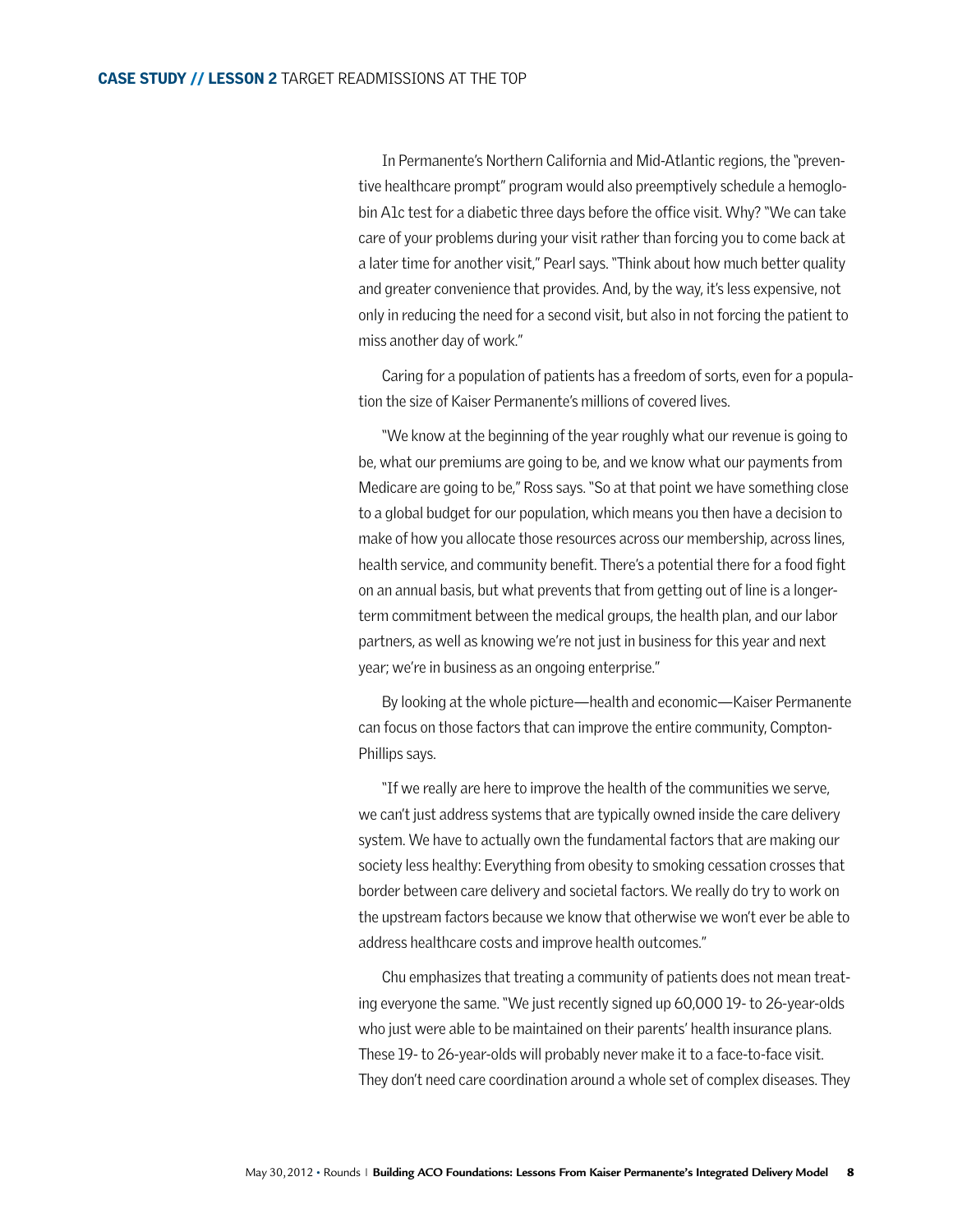## "WE CAN TAKE CARE OF YOUR PROBLEMS DURING YOUR VISIT RATHER THAN FORCING YOU TO COME back at a later time for another visit. Think about how much better quality and greater convenience that provides. And, by the way, it's less expensive."

**—Robert Pearl, MD,** a plastic and reconstructive surgeon and executive director and CEO of The Permanente Medical Group

may not even need a primary care doctor, though they should probably develop a relationship with one. But you could make a big dent in lifelong health habits for that population by providing good behavioral types of guidance, nutritional guidance, family planning type of services, and counseling on drug use and smoking cessation. Those are the kinds of things that are important. And this is a population that might respond to social media and other kinds of vehicles much more than the face-to-face, medical model, doctor-patient visit."

Health systems do not need to have Kaiser Permanente's structure to make it work, Chu says, citing examples of federally qualified health centers in North Carolina, Michigan, and other states.

"You don't need to have this grand scale," Chu says. "Whatever population you take care of, you can take this approach. It's really about embracing all of the people that come to you, whether it's 3.5 million people as we have in Southern California, or 10,000 patients in a federally qualified health center."



#### Join the Conversation.

*Have you ever read a case study and wished you could ask your own questions to tailor your own solutions? Now you can.*  Join us live on-site at internationally recognized Kaiser Permanente or via our live Web

simulcast to learn about a proven integrated model from its top leaders!

\$399 | May 30, 2012 | [Live on-site](http://www.hcmarketplace.com/Prod.cfm?id=10323&e_topic=WS_HLM2) | [Live Web simulcast](http://www.hcmarketplace.com/Prod.cfm?id=10324&e_topic=WS_HLM2)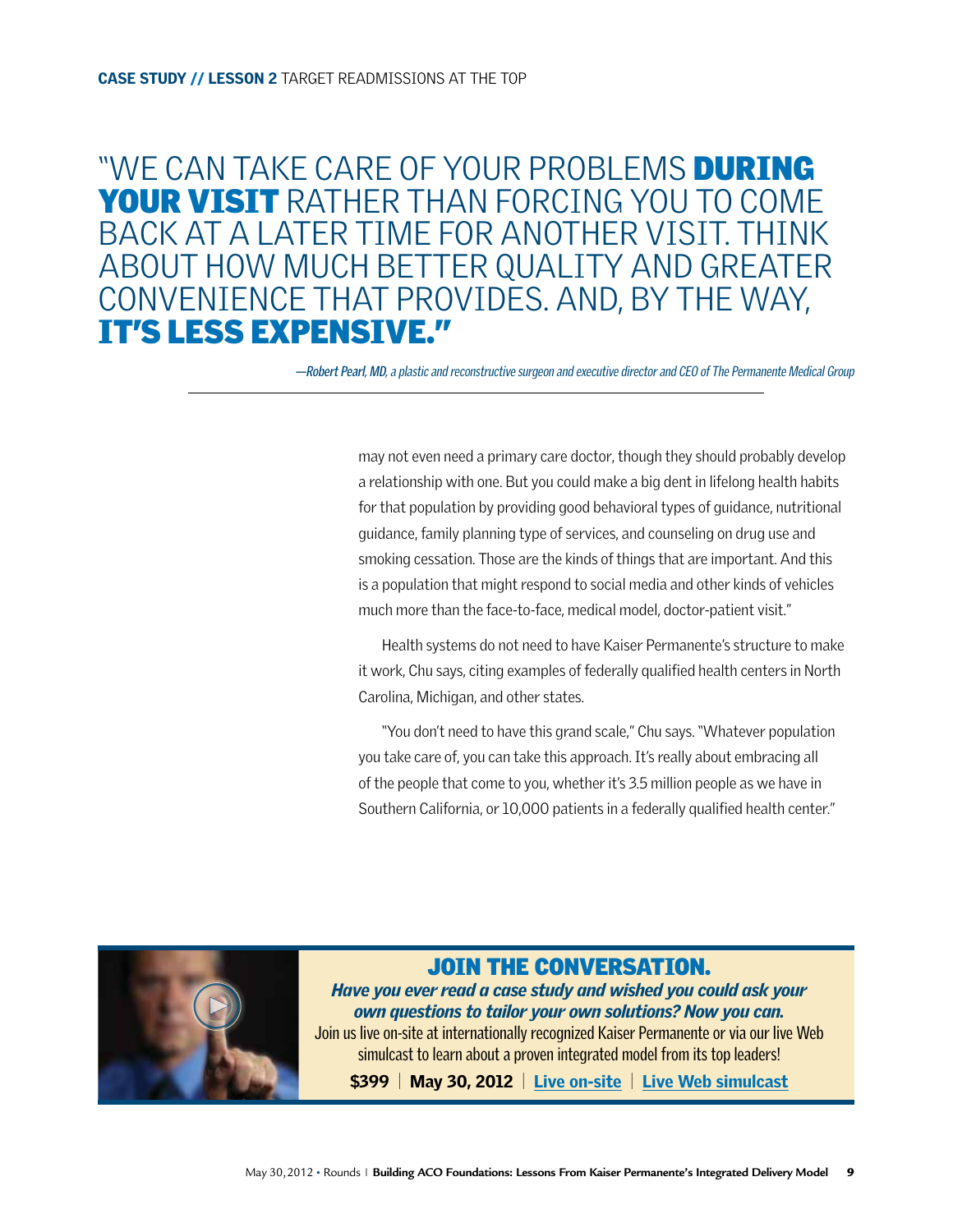#### <span id="page-9-0"></span>Case Study // LESSON 3

## The Essential Health Record

aiser Permanente has all<br>the leading statistics and<br>awards for electronic health the leading statistics and record integration, and notes that its Kaiser Permanente HealthConnect® is the largest private deployment of an electronic health record in the world. Its personal health record, My Health Manager, has been accessed by more than 3.3 million Kaiser Permanente members to securely schedule appointments, refill prescriptions, view lab results, or check their benefits and eligibility. In one year, My Health Manager forwarded 10.7 million member emails to Kaiser Permanente physicians.

All these numbers are built around a single unifying principle: to get the right information to clinicians when they need it. True, that is the goal of all EHRs. What is different is how wide Kaiser Permanente takes the definition. For example, having the right information does not necessarily mean having all the information, Halvorson says.

"You need to be able to access the current, relevant information to translate it into clinically useful data that

physicians and the care teams can act on, " Halvorson says. "We provide data, information, and tools, because we want to make the right thing easy to do for members and clinicians."

EHR is a tool designed to get away from, as Cochran puts it, "the old mentality of the industrial age of medicine where the doctor had all the knowledge. That age is gone. You must have physicians who are armed with information. You must have systems to get that information in front of them in the exam room. And it is important that patients also be able to access and use the information."

Kaiser Permanente has robust evidence-based care guidelines embedded into its EHR. But as Ross says, it's not so much having the information as how they act on it.

"What the technology allows us to do very quickly is instead of asking your nurse or your office manager to pull up your sickest patients, you can say, 'Pull up my sickest patients who are not up to date on these services, and let's reach out to them to bring them in.' Because if they're sick and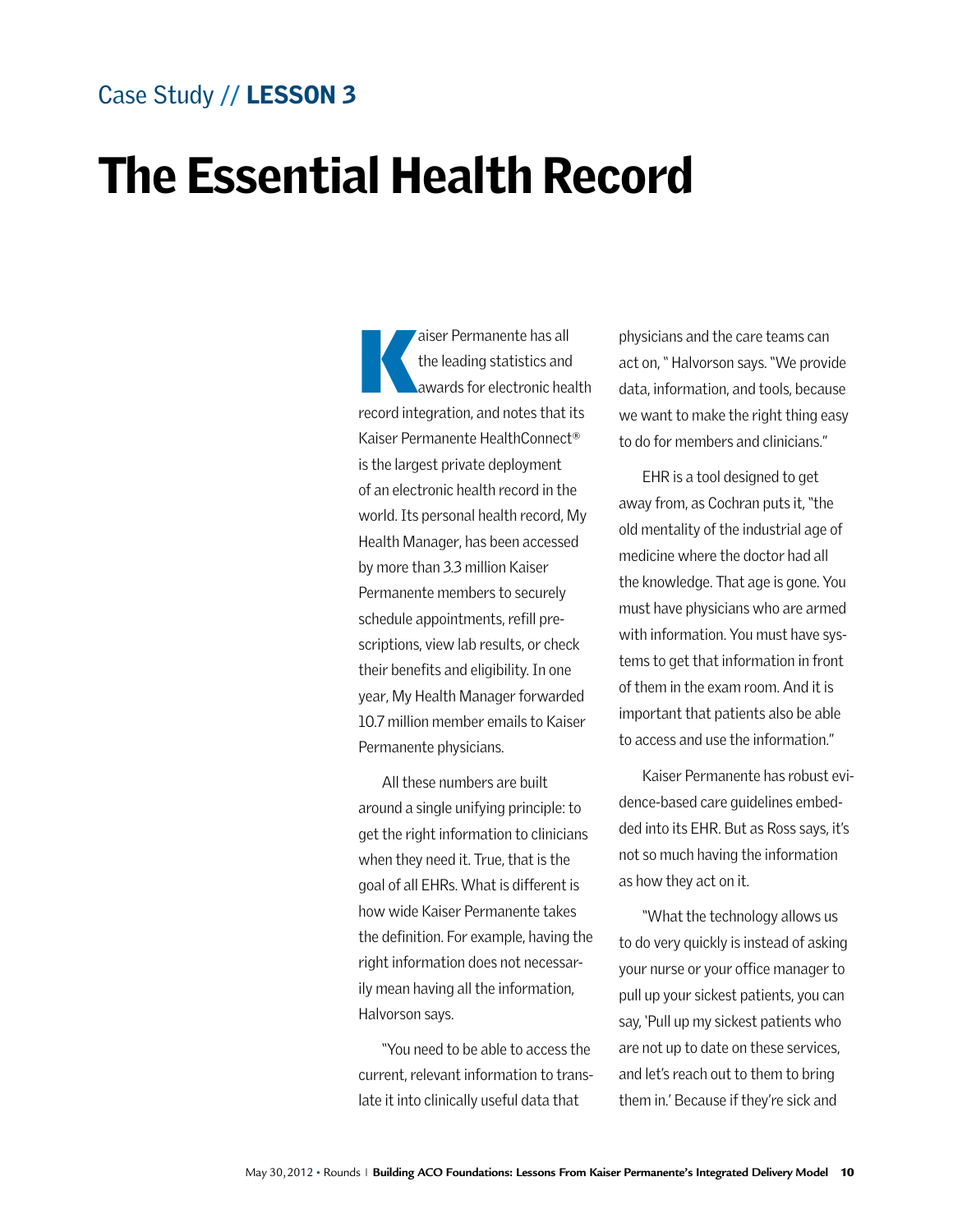"You need to be able to access the current, relevant information to translate it into clinically useful data that physicians and the care teams can act on. We provide data, information, and tools, because we want TO **MAKE THE RIGHT THING EASY TO DO** FOR members and clinicians."

**—George C. Halvorson,** chairman and CEO of Kaiser Permanente.

they're up to date on their services, then we're doing what we can do," Ross says. "However, if they're sick and haven't been in the office then we need to reach out to them and bring them in."

Pearl says that getting the most of the EHR investment requires focus on fundamentals outside of IT.

"What's really needed is less about the initial capital dollar investments than people assume," Pearl says. "They're essential, don't get me wrong; but much more significant are the structure, the total finances, and the clinical leadership. It requires a leader who can convince everyone to let us look into your appointment systems in advance. It requires a system that everyone's going to share that information. That requires a tremendous amount of trust, right? And then it requires the actual technology to make that all occur, which often is the easiest part even though in the totality it's a big price tag. It's really a matter of linking all of the people in the systems of care together more than putting in the underlying hardware and technological applications."

Chu says systems that are less integrated than Kaiser Permanente can get actionable information from payer data or their own clinical data, and then put in systems to make it usable. "Having this information transparent and real-time gets people to the point of realizing that if they act on this information, then they can address some of these care gaps. Then they are actually making a difference in our patients' lives from a population point of view. That is a very galvanizing force."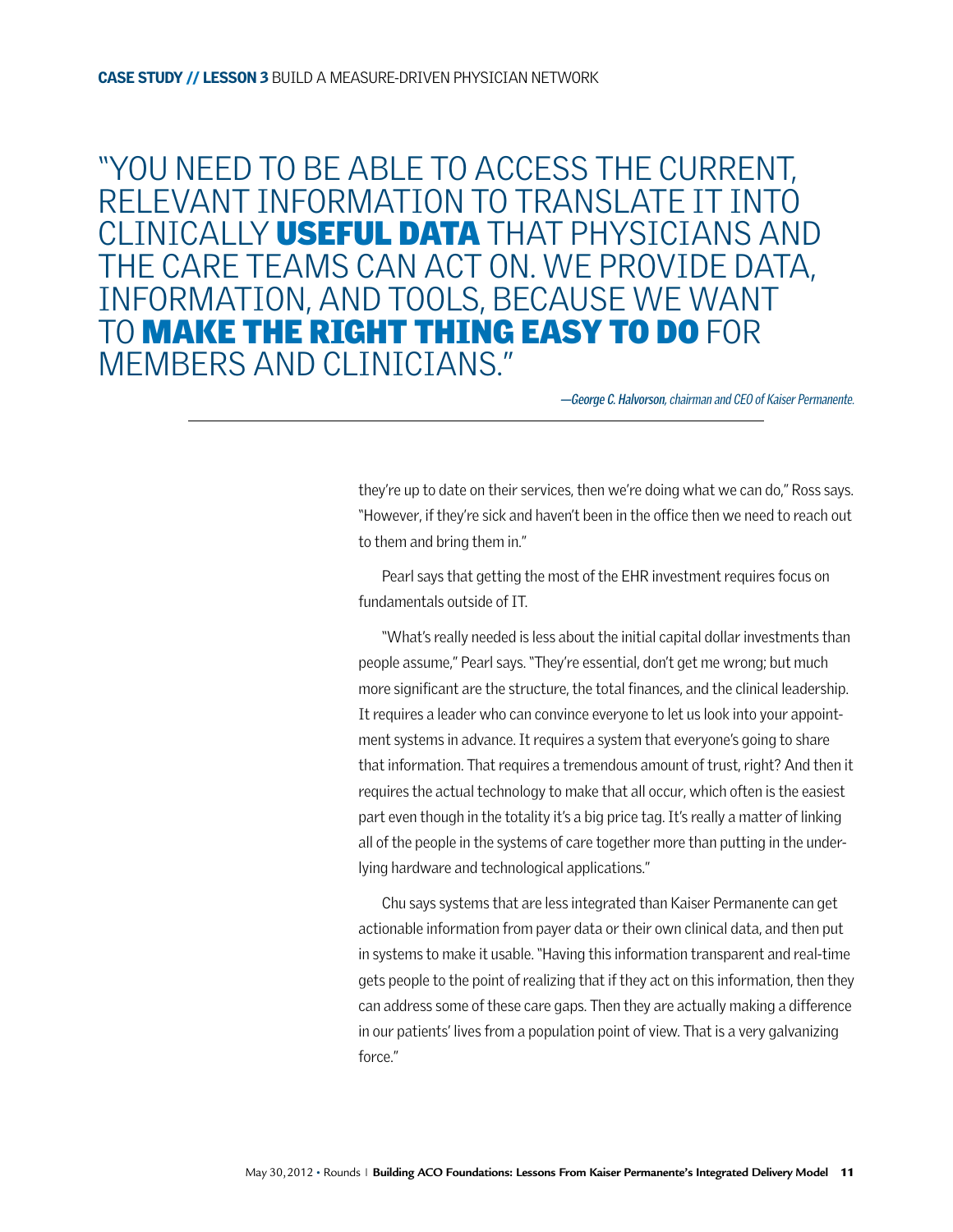# Building ACO Foundations: Lessons From Kaiser Permanente's Integrated Delivery Model



**LIVE** from host Kaiser Permanente Oakland, Calif. | 12–3 PM (ET)

## Register now for:

- »Full registration **to the live, interactive event on May 30 featuring Kaiser Permanente leaders**
- » **The** complete, multimedia case study **with additional analysis, interactive charts, and audios**
- » **A** resource guide **for further reading**
- » **A** meeting guide **with key questions for your team**

Registration \$399 800-753-0131 *www.healthleadersmedia.com/rounds*

Live and simulcast. National thought leaders. Dynamic discussions. Shared solutions.